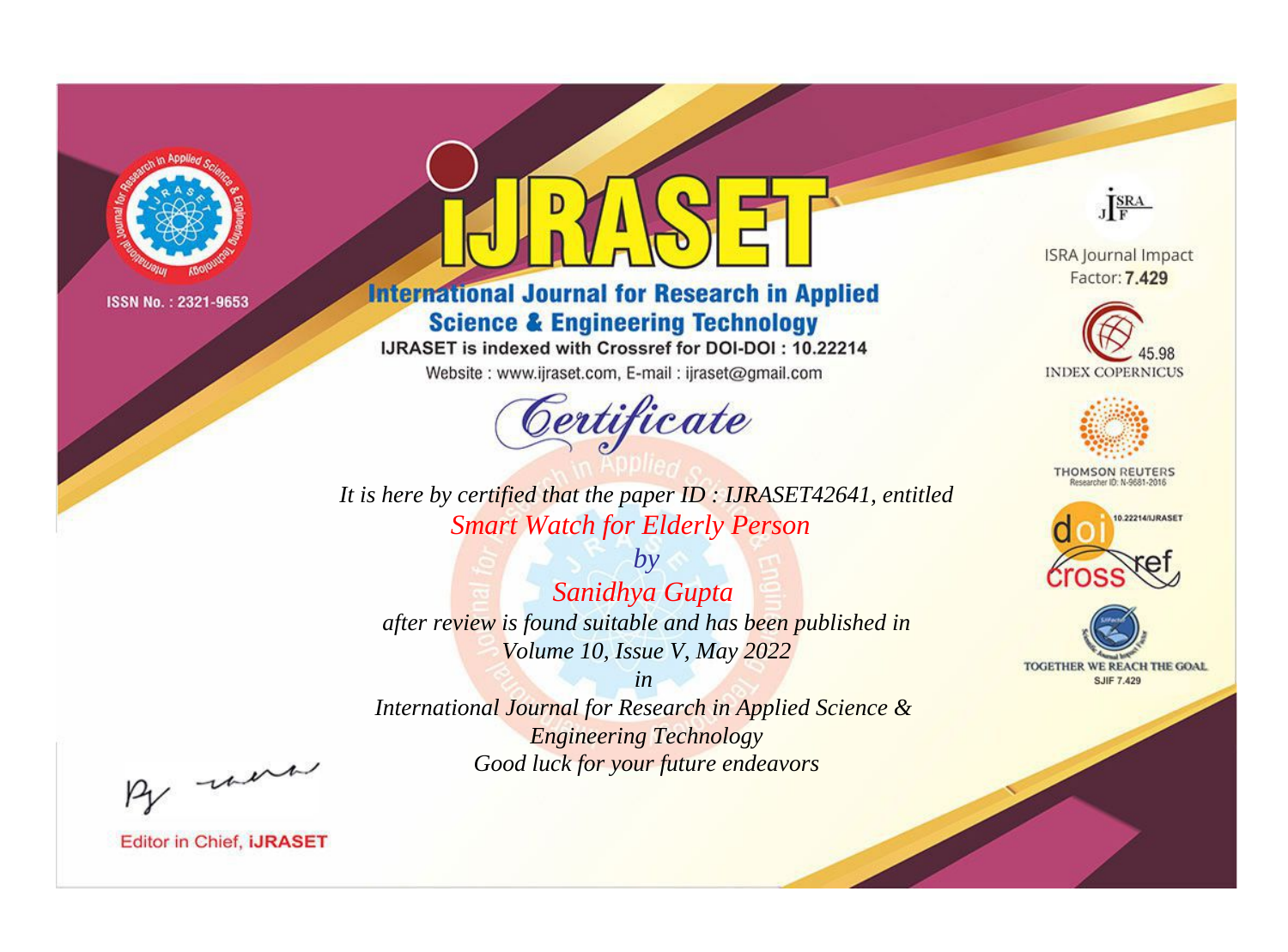

# **International Journal for Research in Applied Science & Engineering Technology**

IJRASET is indexed with Crossref for DOI-DOI: 10.22214

Website: www.ijraset.com, E-mail: ijraset@gmail.com



JERA

**ISRA Journal Impact** Factor: 7.429





**THOMSON REUTERS** 



TOGETHER WE REACH THE GOAL **SJIF 7.429** 

*It is here by certified that the paper ID : IJRASET42641, entitled Smart Watch for Elderly Person*

*by Shitanshu Rai after review is found suitable and has been published in Volume 10, Issue V, May 2022*

*in* 

*International Journal for Research in Applied Science & Engineering Technology Good luck for your future endeavors*

By morn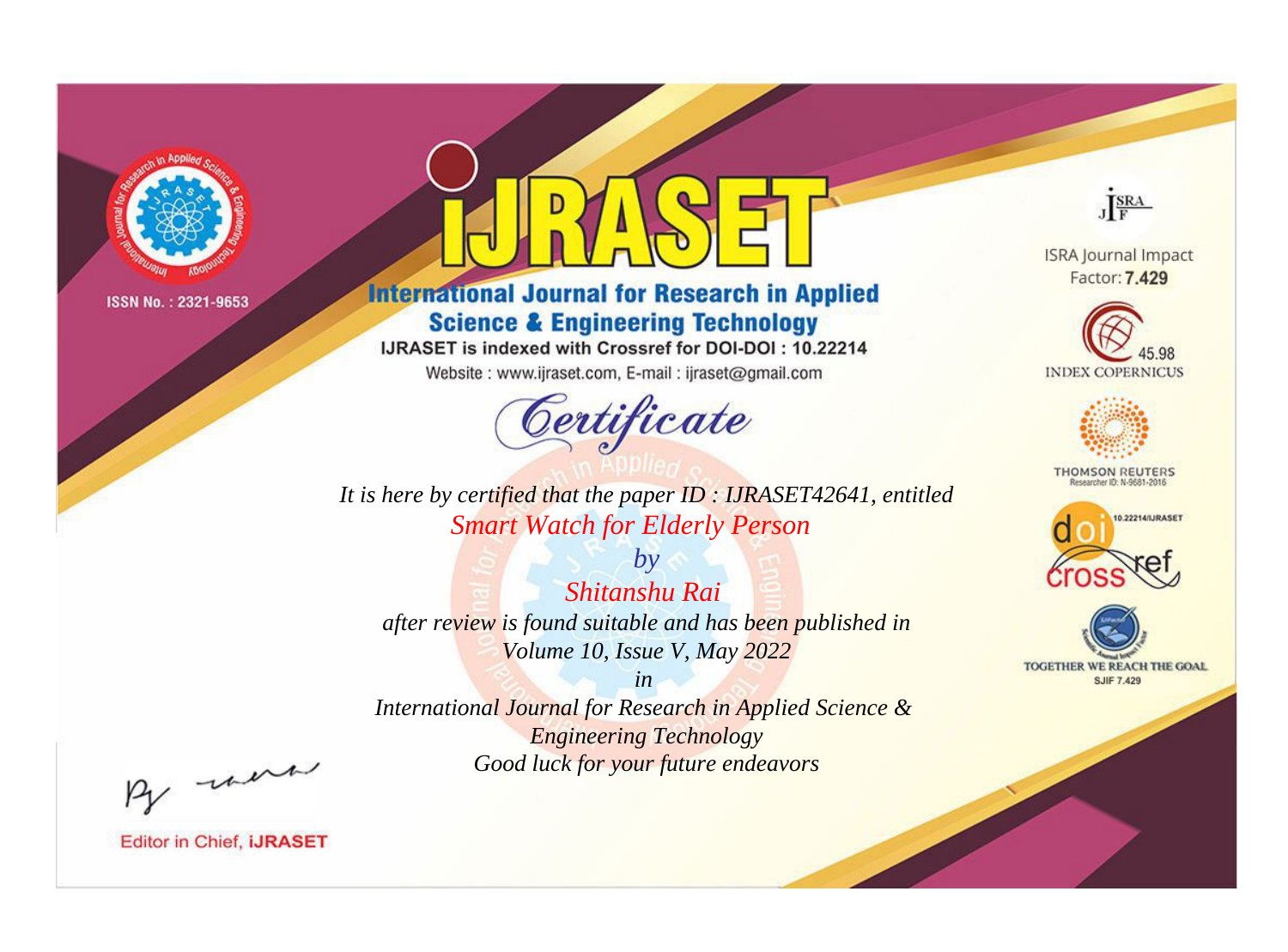

# **International Journal for Research in Applied Science & Engineering Technology**

IJRASET is indexed with Crossref for DOI-DOI: 10.22214

Website: www.ijraset.com, E-mail: ijraset@gmail.com



JERA

**ISRA Journal Impact** Factor: 7.429





**THOMSON REUTERS** 



TOGETHER WE REACH THE GOAL **SJIF 7.429** 

*It is here by certified that the paper ID : IJRASET42641, entitled Smart Watch for Elderly Person*

*by Rupesh Yadav after review is found suitable and has been published in Volume 10, Issue V, May 2022*

*in* 

*International Journal for Research in Applied Science & Engineering Technology Good luck for your future endeavors*

By morn